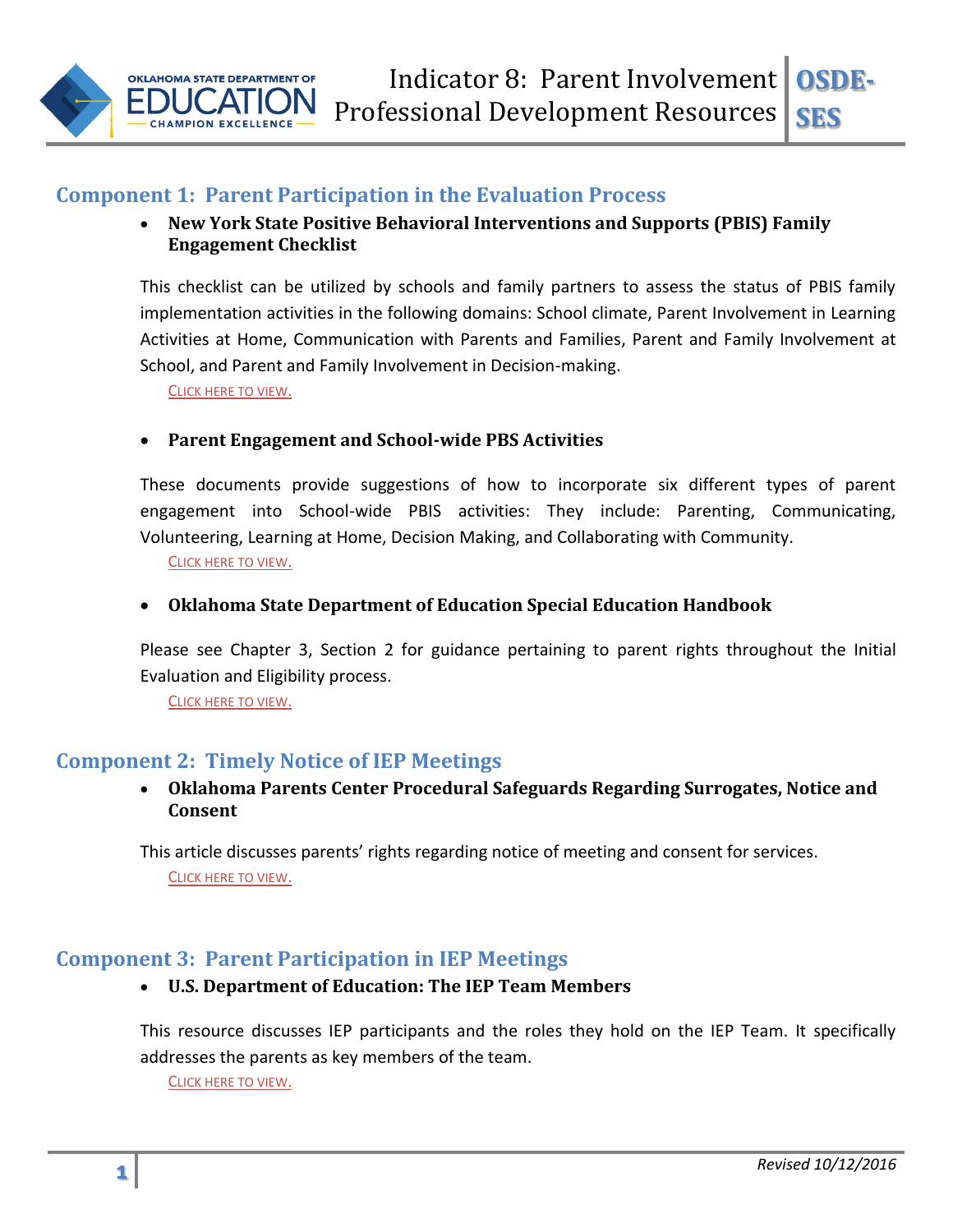## **Oklahoma State Department of Education Special Education Handbook**

Please see Chapter 4, Section 1, A-D for guidance on ensuring parent participation during the IEP process.

C[LICK HERE TO VIEW](http://sde.ok.gov/sde/sites/ok.gov.sde/files/documents/files/Oklahoma%20Special%20Education%20Handbook%20Manual.pdf).

# **Component 4: Parent Participation in the School**

#### **National Center for Family and Community Connections with Schools**

Engaging Families at the Secondary Level: What Schools Can Do to Support Family Involvement: This article discusses developing purposeful relationships and engaging families at the secondary level.

C[LICK HERE TO VIEW](http://www.sedl.org/connections/resources/rb/rb3-Secondary.pdf).

#### **Tips and Strategies for Increasing Parent and Family Involvement in Virginia Schools**

This article provides educators with several strategies to support the involvement of parents and families in the school system.

C[LICK HERE TO VIEW](http://www.partnership.vcu.edu/media/partner/documents/Partnership__Tips_and_Strategies_for_Increasing_Parent_Involvement.pdf).

# **Component 5: Parent Understanding of Legal Rights**

#### **U.S. Department of Education What if Parents Don't Agree With the IEP?**

This document addresses the parents' right to challenge decisions about their child's eligibility, evaluation, placement, and the services that the school provides to the child.

C[LICK HERE TO VIEW](http://www2.ed.gov/parents/needs/speced/iepguide/index.html#disagree).

#### **Center for Parent Information and Resources CPIR: Questions and Answers about IDEA: Parent Participation**

This fact sheet provides families with information regarding parent participation and parent rights according to the Individuals with Disabilities Education Act (IDEA).

C[LICK HERE TO VIEW](http://www.parentcenterhub.org/repository/qa2/).

## **Component 6: Parents Access to Progress Reports**

#### **Center for Parent Information and Resources CPIR**

This site provides guidance on how to report to parents on their child's progress.

C[LICK HERE TO VIEW](http://www.parentcenterhub.org/repository/iep-progress/).